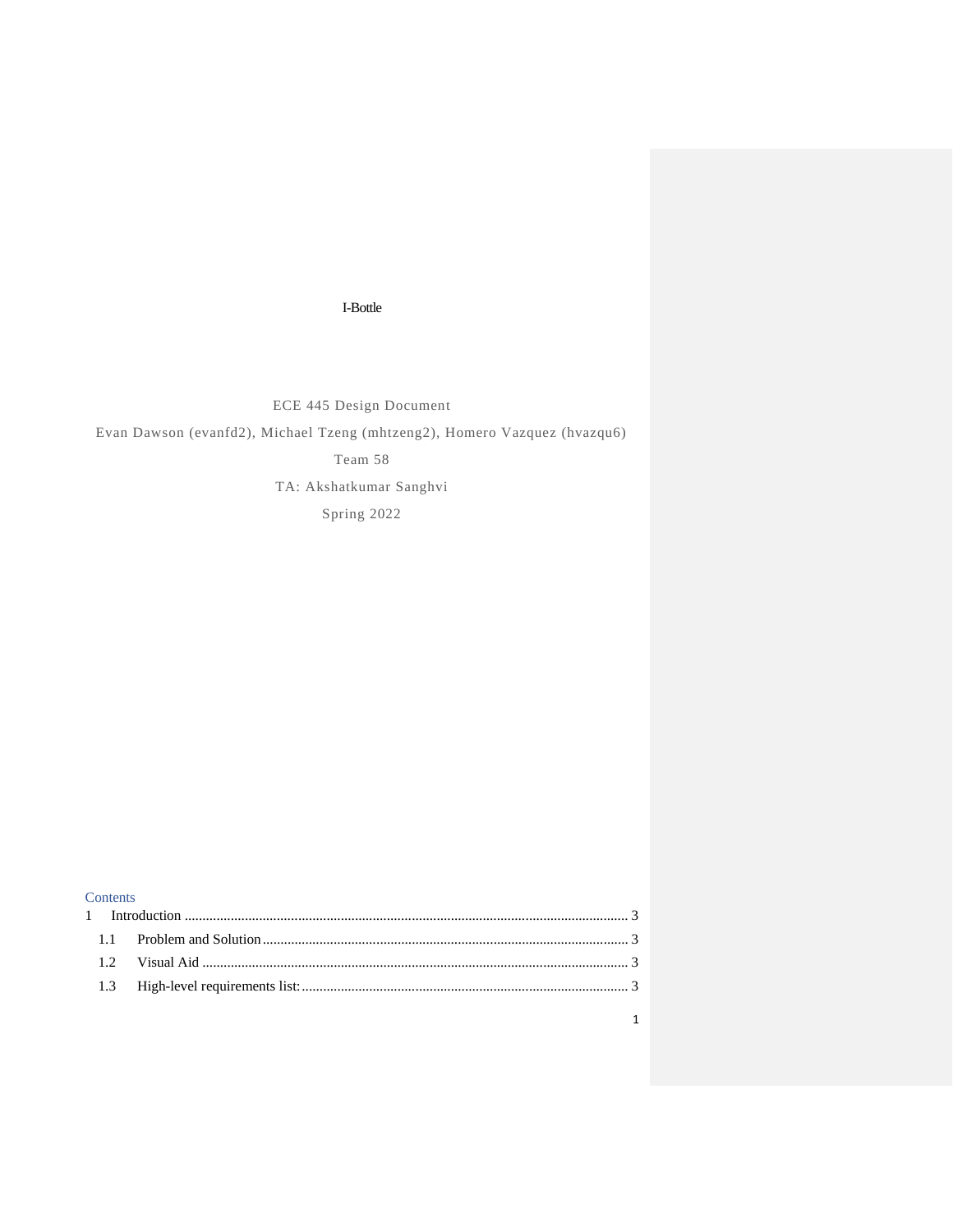| 2             |     |  |
|---------------|-----|--|
|               | 2.1 |  |
|               | 2.2 |  |
|               | 2.3 |  |
|               | 2.4 |  |
|               | 2.4 |  |
|               | 2.5 |  |
|               | 2.6 |  |
|               |     |  |
| $\mathcal{E}$ |     |  |
|               | 3.1 |  |
|               | 3.2 |  |
| 4             |     |  |
|               |     |  |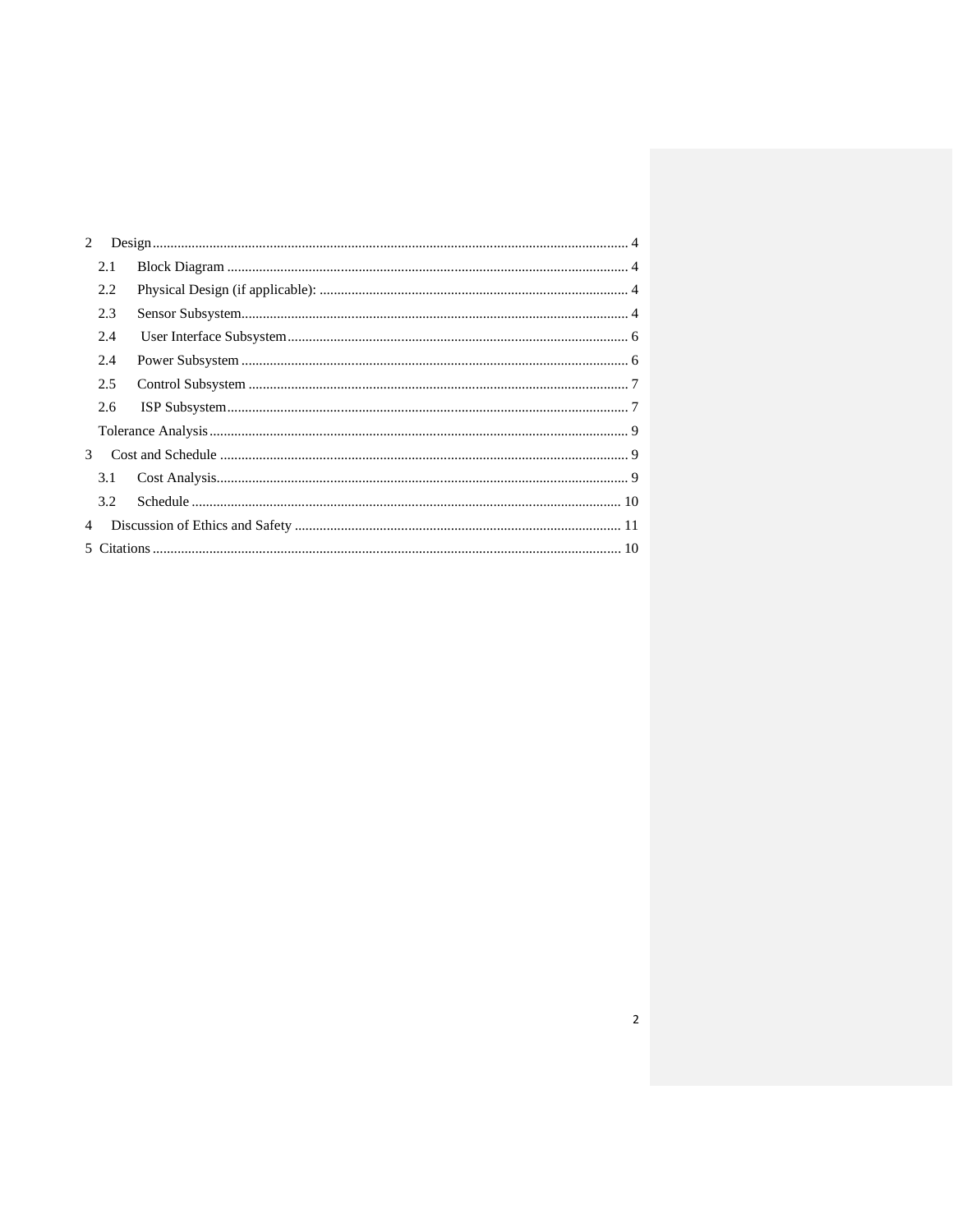## <span id="page-2-0"></span>1. Introduction

## a. Problem and Solution

<span id="page-2-1"></span>Induction kettles are extremely popular, even compared to gas powered stoves. The issue with a kettle is the transfer of hot liquid to a thermally insulated container to steep your tea or make your coffee. We propose an all in one solution that will heat your liquid to the desired temperature and warm on the go.

b. Visual Aid

### c. High-level requirements list:

- <span id="page-2-3"></span><span id="page-2-2"></span>1. The induction heating coils will supply 10-20 kW to the base heating plate to boil the liquid inside the container in as little as 5 minutes.
- 2. Sensors attached to the bottle will measure the temperature of the liquid within 0.5 degrees Celsius.
- 3. The wireless induction charging pad will transfer 12 V from the wall outlet to the generator via magnetic wireless induction with an optimized efficiency of 50% to 70%.
- 4. Users will be able to view the current temperature of the liquid and select the desired temperature of their liquid with the press of a button.
- 5. The control unit will transition seamlessly between low, medium, and high power states based on the computed temperature differential.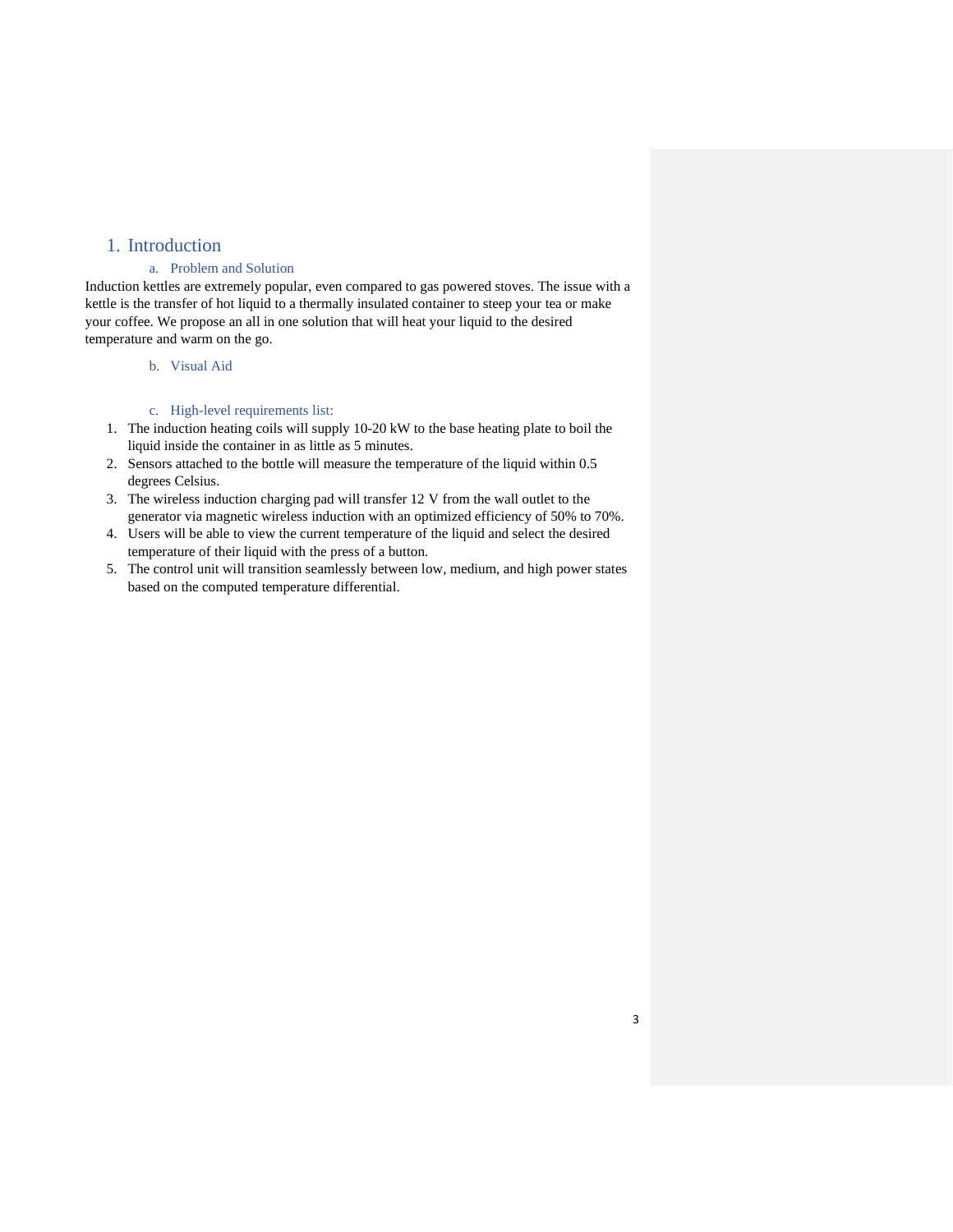## <span id="page-3-0"></span>2. Design

<span id="page-3-1"></span>

<span id="page-3-2"></span>b. Physical Design (if applicable):

## c. Sensor Subsystem

<span id="page-3-3"></span>The sensor subsystem will measure temperature data from the liquid in our bottle and the heating plate that is heating the liquid. It will also measure pressure data from the bottle cap. When the bottle charger system is plugged in or the bottle is turned on, the sensors will measure data and send this data to the microcontroller. The thermocouple and barometric pressure sensor will use SPI protocol while the DS18B20 liquid temperature sensor will use I2C protocol. The thermocouple requires a digital converter which is the purpose of the MAX31855. The MCU will process the data and send the result to the LCD screen for the user to view.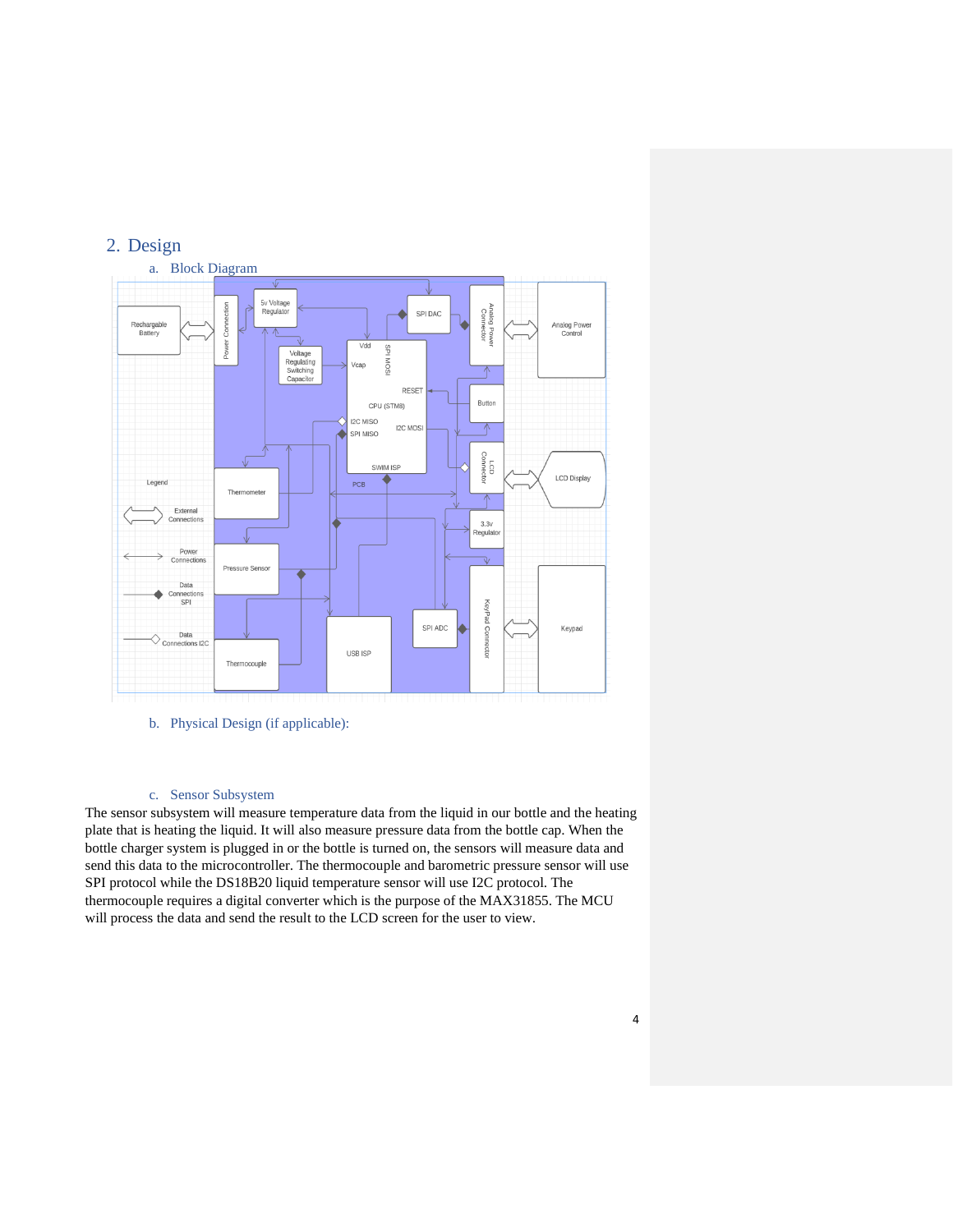

#### **Requirements Verification**

- 1. The MAX31855 will be supplied a voltage of 3.3 V  $\pm$  1% from the voltage regulator. The DS18B20 will be supplied a voltage of  $5V \pm 1\%$ from the voltage regulator. The MPL115A1 will be supplied a voltage of  $5V \pm 1\%$  from the voltage regulator.
- 2. The MAX31855 must supply an output current of 1.6 mA. The DS18B20 must supply an output current of 1 mA. The MPL115A1 will supply an output current of 5 μA.
- 3. The MAX31855 will measure between -270°C and +700°C with an accuracy of ±2°C. The DS18B20 will measure between -10°C to +85°C with an accuracy of ±0.5°C. The MPL115A1 will measure from 50 to 115 kPa with ±1 kPa accuracy.
- 1. Measure output voltages from the MAX31855, DS18B20, and MPL115A1 using a voltmeter or oscilloscope, and ensure they maintain a steady voltage of 3.3 V allowing a 1% deviation, 5 V allowing a 1% deviation, and 5 V allowing a 1% deviation, respectively.
- 2. Measure output currents from the MAX31855, the DS18B20 liquid temperature sensor, and the MPL115A1 barometric pressure sensor using an ammeter, and ensure they maintain a steady current of 1.6 mA, 1 mA, and 5 μA respectively.
- 3. Measure temperature of water and base plate using a kitchen thermometer to compare to measured temperature from sensors and ensure they are accurate within 2°C and 0.5°C respectively. Measure pressure of room with built in phone barometer to compare to sensor and ensure measurement is accurate within 1 kPa.

**Commented [TMH1]:** After power RV, change threshold if necessary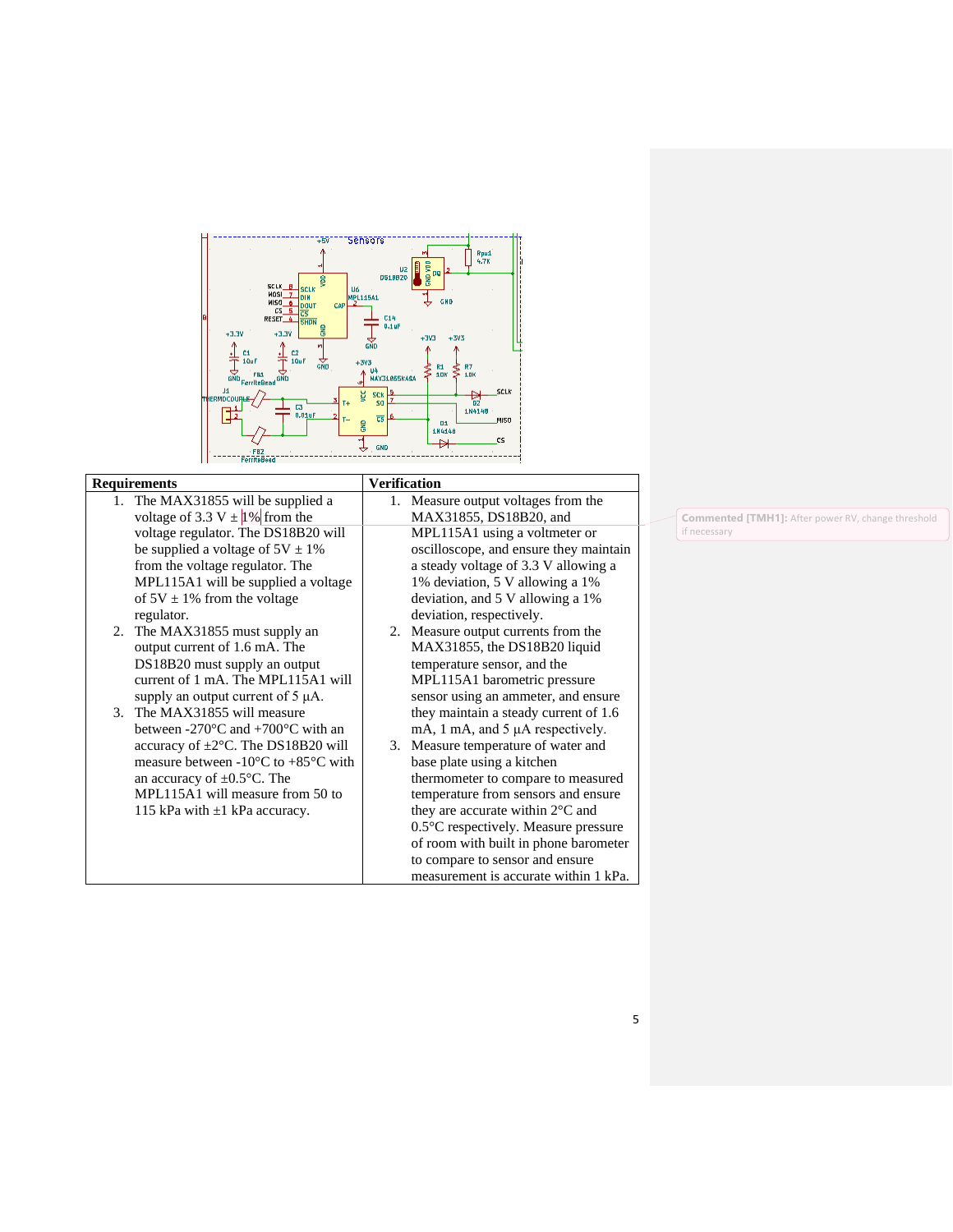#### <span id="page-5-0"></span>2.4 User Interface Subsystem

The user interface subsystem will allow the user to choose and view the desired temperature of their liquid as well as turn the bottle on and off. The subsystem will consist of a 4x4 Matrix Membrane Keypad with outputs routed through a CD405xB 8 channel Analog Multiplexer/Demultiplexer to allow for manual input of desired temperature, a NHD LCD display to allow the user to view the current and desired temperature of the liquid, and a  $\Box$ button to turn the bottle on and off.



**Commented [TMH2]:** Figure out which button from arduino package we have already and add to components spreadsheet, as well as detail in this section.

**Commented [TMH3]:** After power RV table, fill in

| <b>Requirements</b>                   | <b>Verification</b>                                   |
|---------------------------------------|-------------------------------------------------------|
| 1. Keypad should send correct user    | 1. To verify functionality, we will test              |
| input.                                | the keypad on our PCB board and                       |
| 2. LCD display should output current  | check that the inputs correspond to the               |
| and desired temperature of liquid.    | correct outputs using the IDE console.                |
| 3. Button should power on and off the | 2. We will watch the LCD display to                   |
| bottle.                               | verify that the outputs on the LCD                    |
|                                       | correspond to the our provided input                  |
|                                       | such as "Hello World" from our IDE                    |
|                                       | console.                                              |
|                                       | 3. We will use a multimeter to ensure                 |
|                                       | that no power is being supplied to the                |
|                                       | bottle when the bottle is powered off,                |
|                                       | and that $\lfloor 1k \rfloor$ W are being supplied to |
|                                       | the bottle when the power is on.                      |
|                                       |                                                       |

### d. Power Subsystem

<span id="page-5-1"></span>Our power subsystem will supply power internal and externally through two voltage regulators, the L7805 for 5v conversion, and the LP2953-3.3 for 3.3v conversion. These voltages will be used for the internal chips, which vary between needing 5v and 3.3v power. This will be supplied by an external 9v battery. The MCP3302 is used to convert digital output signals from the

6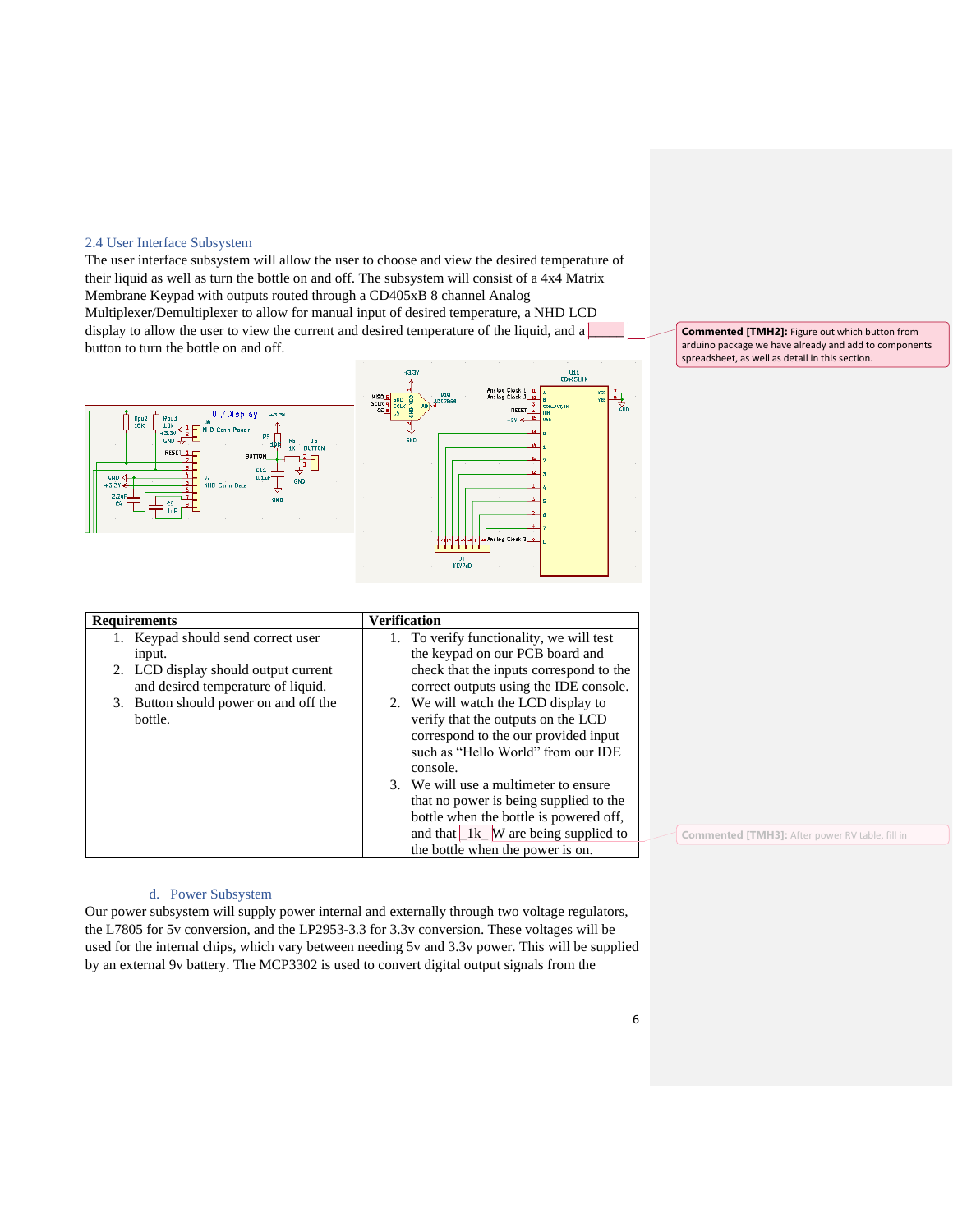microcontroller into analog signals, used by the input keypad for an analog clock, and used externally to send data signals to the I-Bottle's induction heating system.



| <b>Requirements</b>                                                                                                                                                                                                                                                      | <b>Verification</b>                                                                                                                                                                                                                                                                                                                                                                         |
|--------------------------------------------------------------------------------------------------------------------------------------------------------------------------------------------------------------------------------------------------------------------------|---------------------------------------------------------------------------------------------------------------------------------------------------------------------------------------------------------------------------------------------------------------------------------------------------------------------------------------------------------------------------------------------|
| 1. Input supply from rechargable battery<br>and use the voltage regulatory systems<br>into $+5v$ and $+3.3v$<br>2. Use the Digital to Analog converter to<br>send analog signals externally to<br>control the Induction Coil and<br>internally to create an analog clock | 1. Input of 9y with universal ground,<br>converted into 5v with 1% accuracy<br>relative to ground, and 3.3v within 1%<br>accuracy<br>2. Input MOSI from the Microcontroller<br>and convert into a 3-bit synchronous<br>clock aligned with Microcontroller<br>clock signal<br>3. Send SPI analog data to an extrenal<br>connection, ensuring a 5v, low<br>frequency (about 60Hz) signal gets |
|                                                                                                                                                                                                                                                                          | sent externally.                                                                                                                                                                                                                                                                                                                                                                            |

#### e. Control Subsystem

<span id="page-6-0"></span>Our control subsystem will consist of a STM8S003K3 microcontroller which will receive data from our peripherals such as our sensors and keypad and transmit data to our LCD display after processing all the received data. The microcontroller requires a regulator capacitor, such as the ADP2108 step down DC-to-DC converter. The microcontroller will receive and send data using SPI and I2C, and be programmed by USB via UART data protocol, the latter which is detailed in the ISP subsystem.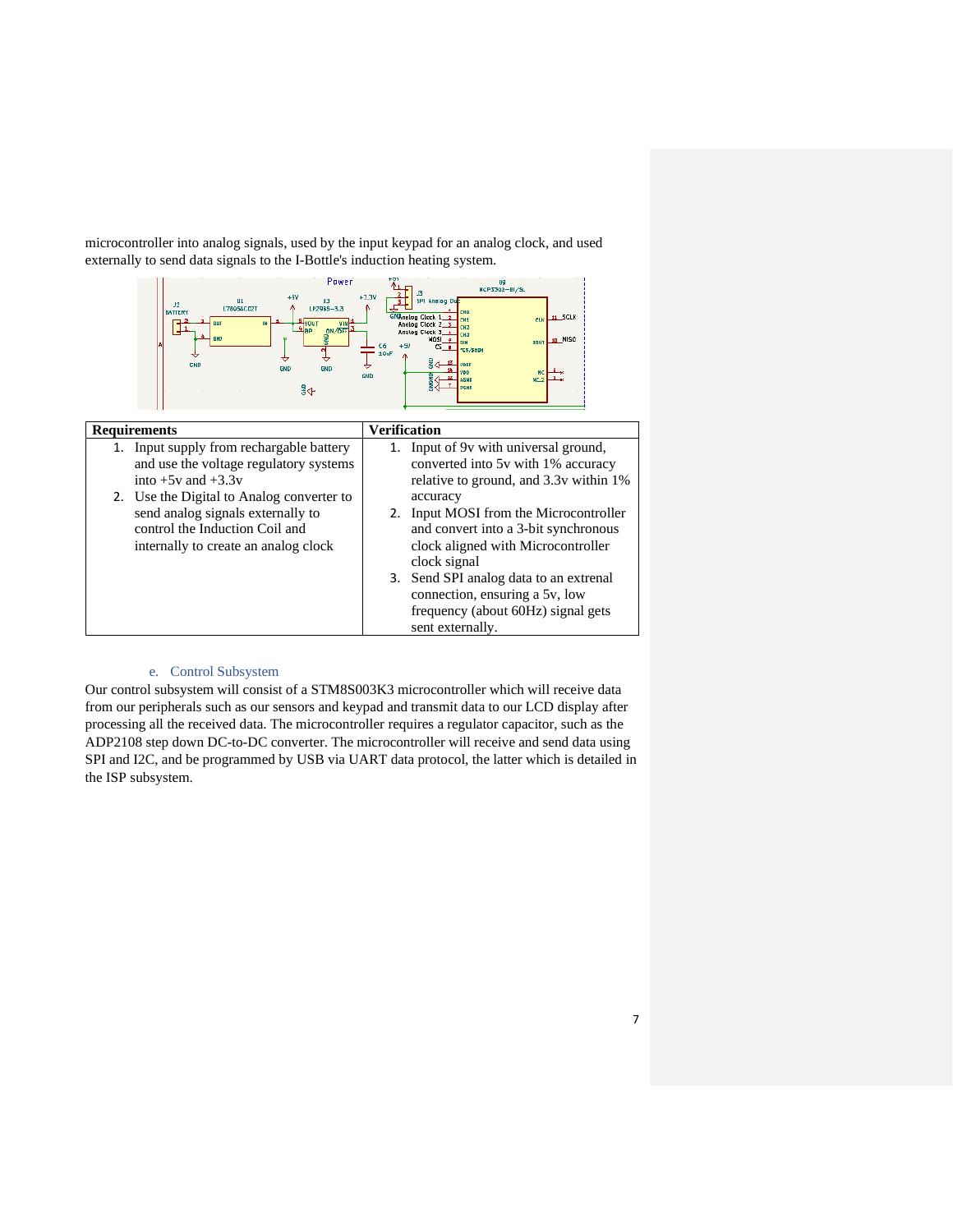|       | Computation                         |                                | 787                    |                 |  |
|-------|-------------------------------------|--------------------------------|------------------------|-----------------|--|
|       |                                     |                                | U7 -<br>STMBS003A3T    |                 |  |
|       | <b>MICROCONTROLLER<sup>10</sup></b> |                                | ŝ                      |                 |  |
|       |                                     | <b>PA1</b><br>PA2              |                        |                 |  |
|       |                                     | PA3                            |                        |                 |  |
|       | 16                                  | lpag                           |                        |                 |  |
|       | œ                                   | <b>PB1</b>                     | PDO                    |                 |  |
|       | 13                                  | <b>PB2</b><br><b>PA3</b>       | PM <sub>1</sub><br>Pb2 |                 |  |
|       |                                     | PBL                            | PD3                    |                 |  |
|       | 11<br>10                            | <b>PB5</b><br><b>PBG</b>       | PD4<br>PDS             |                 |  |
|       |                                     | <b>PB7</b>                     | P <sub>D6</sub>        |                 |  |
|       |                                     | 18 PC1                         | PD7                    |                 |  |
| scur  | 19                                  | PC <sub>2</sub>                | <b>PE6</b>             | 17.09           |  |
|       | 20                                  | PCS<br>PC4                     | PF4                    | <b>8 BUTTON</b> |  |
| MISO  | <b>SCLK 22</b><br><b>NOSI 23</b>    | PCS                            |                        |                 |  |
|       | NISO 24                             | PCO<br>PC7                     |                        |                 |  |
| cs    | RESET 1                             | <b>NRST</b>                    |                        |                 |  |
|       |                                     | VCAP                           |                        |                 |  |
|       |                                     |                                | š                      |                 |  |
|       |                                     |                                | GND                    |                 |  |
|       |                                     |                                |                        |                 |  |
|       |                                     |                                |                        |                 |  |
|       | 45V                                 | u.<br>ADP210BAUJ-1.6 1uH       | ш                      |                 |  |
|       |                                     | $\overline{\mathbf{s}}$<br>Vin |                        |                 |  |
| CINI  |                                     | EN                             |                        | COuts           |  |
| 4.74F |                                     | â<br>FR                        |                        | 1.0uF           |  |
|       |                                     | ы                              |                        |                 |  |
|       |                                     |                                |                        | cino            |  |
|       |                                     |                                |                        |                 |  |
|       |                                     |                                |                        |                 |  |

| <b>Requirements</b>                      | <b>Verification</b>                      |
|------------------------------------------|------------------------------------------|
| 1. Perform calculations with sensor data | 1. Simulate current and desired          |
| to send current and desired              | temperature situation to test            |
| temperature to LCD display as well as    | calculation of temperature differential  |
| use calculated temperature differential  | and ensure that sufficient power is      |
| to route necessary power to heating      | supplied to heating coils.               |
| coils.                                   | 2. Measure temperature of coils to check |
|                                          | that power supplied aligns with          |
|                                          | temperature of coils.                    |

## 2.6 ISP Subsystem

The In System Programming subsystem will allow the microcontroller to be programmed via USB connection. This requires a FT231X USB to full handshake UART IC to connect with our microcontroller.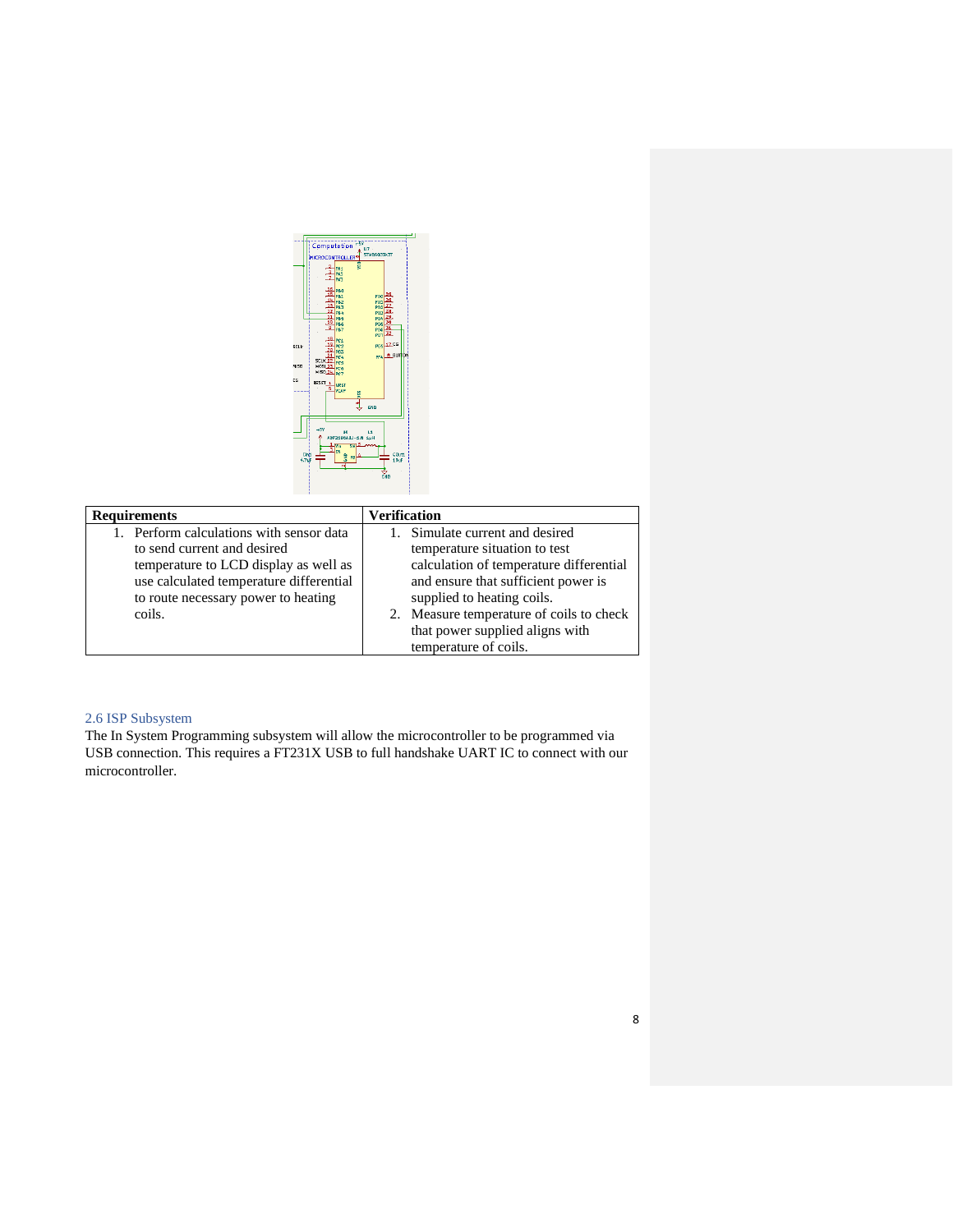

## **Requirements Verification**

| 1. The FT231X will be supplied a         |  |
|------------------------------------------|--|
| voltage of $5V \pm 1\%$ from the voltage |  |
| regulator.                               |  |
| 2. The FT231X will handle the data       |  |
| stream from USB to UART to provide       |  |
| communication between a computer         |  |

| communication between a computer      |
|---------------------------------------|
| that will program the microcontroller |
| while being compliant with USB 2.0    |
| specifications.                       |

|    | steady voltage of 5V allowing a 1%  |
|----|-------------------------------------|
|    | deviation.                          |
| ÷, | Configure FT231X with its built-in  |
|    | USB protocol engine to ensure       |
|    | compliant transfer of data from USB |
|    | to UART.                            |
|    |                                     |

Measure output voltage from the FT231X using a voltmeter or oscilloscope, and ensure it maintains a

# <span id="page-8-0"></span>Tolerance Analysis

<span id="page-8-1"></span>3. Cost and Schedule

## a. Cost Analysis

## <span id="page-8-2"></span>Parts:

| Component name or Number                   |         | Quantity Price TOTAL PRICE |
|--------------------------------------------|---------|----------------------------|
| <b>ADDDDD BUTTON</b>                       |         |                            |
| 3245 Thermocouple Type-K                   | 9.95    | 9.95                       |
| MAX31855 Thermocouple-to-Digital Converter | 7.76    | 7.76                       |
| DS18B20 Waterproof Thermometer             | 9.95    | 9.95                       |
| <b>MPL115A1 Barometric Pressure Sensor</b> | 7.95    | 7.95                       |
| NHD-C0220BiZ LCD display 20x2              | 1 13.49 | 13.49                      |
| 27899 Parallax 4x4 Matrix Membrane Keypad  | 9.95    | 9.95                       |
| CD4051BM Single 8 Channel Analog Mux/DeMux | 1.13    | 1.13                       |
| STM8S003K3 MCU                             | 2.13    | 2.13                       |

**Commented [TMH4]:** Homero, need to digitize the tolerance analysis from the design doc on google docs, v2

**Commented [TMH5]:** Add component name of button,

also find price

### 9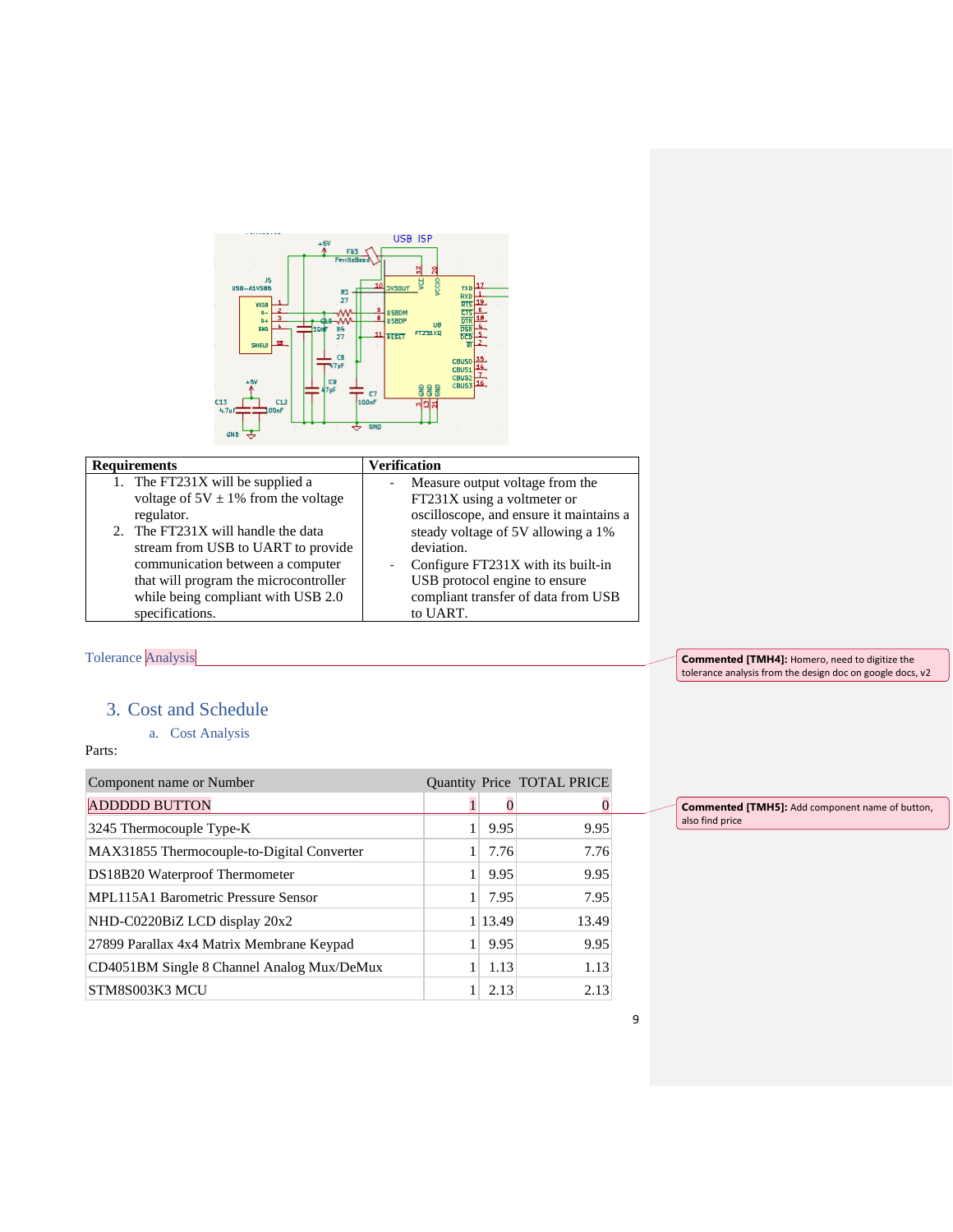| ADP2108 Step down DC-to-DC converter                | 1              | 2.12 | 2.12  |
|-----------------------------------------------------|----------------|------|-------|
| FT231XO-T USB to UART IC                            | 1              | 2.22 | 2.22  |
| USB-A1VSB6 USB connector                            | 1              | 0.69 | 0.69  |
| L7805ACD2T Positive voltage regulator IC            | 1              | 0.89 | 0.89  |
| LP2985-3.3 150 mA, Low-Noise, Low-Dropout Regulator | 1              | 1.06 | 1.06  |
| MCP3302 Quad Channel SPI Interface                  | 1              | 5.56 | 5.56  |
| Lithium Ion Rechargeable Battery (9v)               | $\overline{c}$ | 12.5 | 24.99 |
| MFBW1V2012-801-R Ferrite Bead                       | $\overline{2}$ | 0.1  | 0.2   |
| polarized 10 uF cap                                 | $\overline{2}$ | 0.72 | 1.44  |
| 1 uF cap                                            | $\mathbf{1}$   | 0.18 | 0.18  |
| 2.2 uF cap                                          | $\mathbf{1}$   | 0.19 | 0.19  |
| $0.01 \text{ uF} = 10 \text{ nF}$ cap               | 3              | 2.01 | 6.03  |
| 10uF                                                | $\mathbf{1}$   | 0.29 | 0.29  |
| $0.1 \text{ uF} = 100 \text{ nF}$ cap               | 3              | 0.29 | 0.87  |
| 47 pF cap                                           | $\overline{2}$ | 0.2  | 0.4   |
| $4.7 \text{ uF}$                                    | $\overline{2}$ | 2.39 | 4.78  |
| 1N4148 diode                                        | $\overline{2}$ | 0.1  | 0.2   |
| 1 uH inductor                                       | 1              | 0.41 | 0.41  |
| 10k resistor                                        | 5              | 0.16 | 0.8   |
| 27 resistor                                         | $\overline{c}$ | 0.26 | 0.52  |
| 1k resistor                                         | 1              | 0.42 | 0.42  |
| 4.7k resistor                                       | 1              | 0.46 | 0.46  |
| <b>TOTAL</b>                                        |                |      | 92.04 |
| Total component price $= $92.04$                    |                |      |       |

**Commented [TMH6]:** Idk what voltage we need for this, so add component name, quantity, and price

Labor costs:

Cost =  $$30/hour * 10 weeks * 10 hours/week * 3 people * 2.5 = $22,500.00$ 

Cost / person =  $$30/hour * 10 weeks * 10 hours/week * 2.5 = $7,500.00$ 

<span id="page-9-0"></span>

|      | schedule |                |        |  |
|------|----------|----------------|--------|--|
| Week | Evan     | <b>Michael</b> | Homero |  |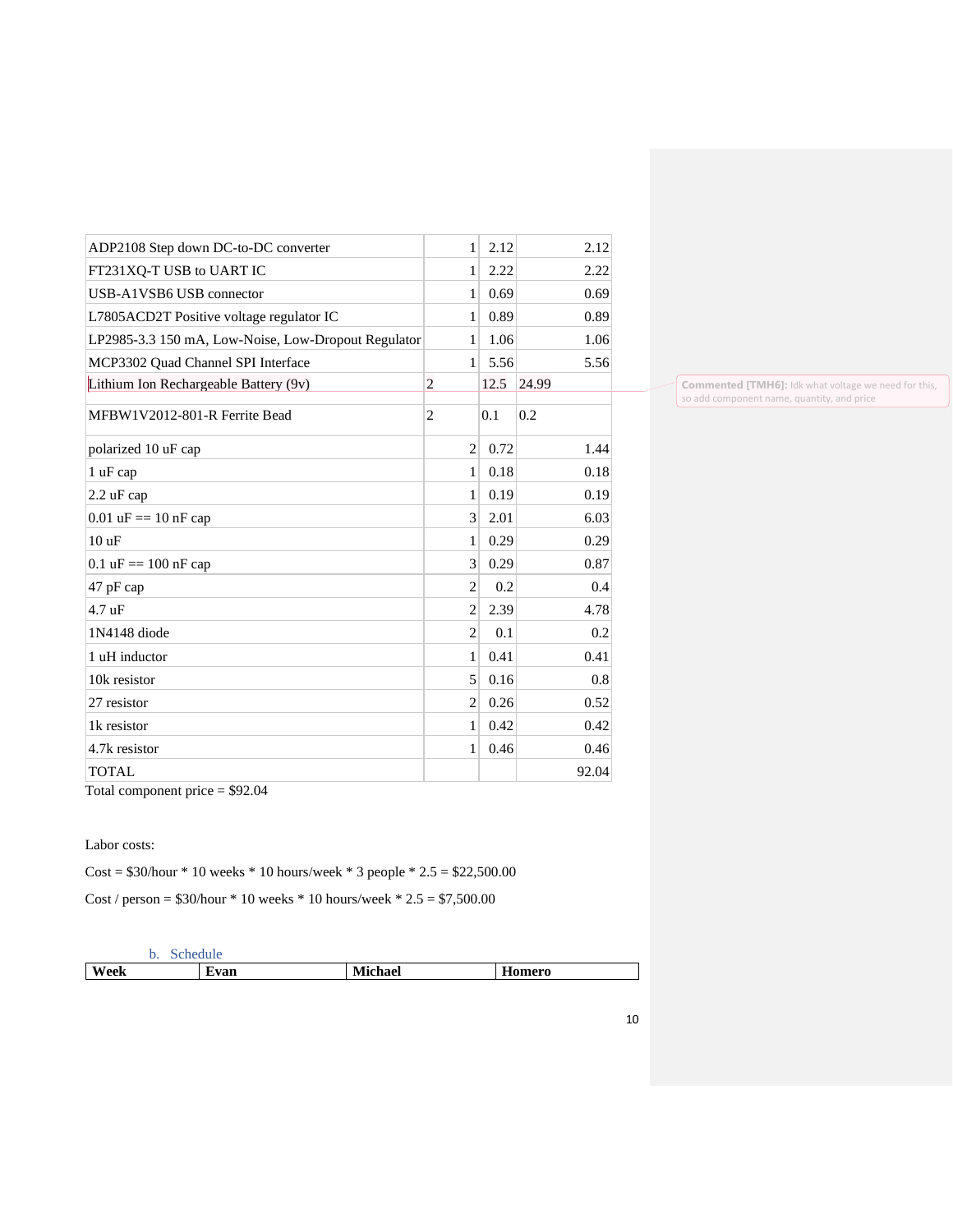| 2/14 | Research parts for            | Research parts for pcb.       | Research parts for pcb.       |
|------|-------------------------------|-------------------------------|-------------------------------|
|      | induction system              |                               |                               |
| 2/21 | Design power pcb              | Design UI and USB             | Design sensor pcb             |
|      | schematic                     | pcb schematic                 | schematic                     |
| 2/28 | Finalize PCB Design           | Finalize PCB Design           | Finalize PCB Design           |
|      |                               | and research bottle           |                               |
|      |                               | system design                 |                               |
| 3/07 | Research                      | Research                      | Research                      |
|      | Microcontroller               | Microcontroller Coding        | Microcontroller               |
|      | Coding and Order              | and Order Components          | Coding and Order              |
|      | Components                    |                               | Components                    |
| 3/14 | <b>Spring Break</b>           | <b>Spring Break</b>           | <b>Spring Break</b>           |
| 3/21 | Test parts and integrate      | Write test code for           | Write test code for           |
|      | into project                  | microcontroller               | microcontroller               |
| 3/28 | Test parts and integrate      | Test parts and integrate      | Test parts and                |
|      | write Individual              | write Individual              | integrate write               |
|      | Progress Report               | Progress Report               | <b>Individual Progress</b>    |
|      |                               |                               | Report                        |
| 4/4  | <b>Test Parts and Prepare</b> | <b>Test Parts and Prepare</b> | <b>Test Parts and Prepare</b> |
|      | for Mock Demo                 | for Mock Demo                 | for Mock Demo                 |
| 4/11 | <b>Finalize Physical</b>      | <b>Finalize Physical</b>      | <b>Finalize Physical</b>      |
|      | Project for Mock              | Project for Mock Demo         | Project for Mock              |
|      | Demo                          |                               | Demo                          |
| 4/18 | <b>Finalize Any Errors</b>    | <b>Finalize Any Errors</b>    | <b>Finalize Any Errors</b>    |
|      | from Mock Demo and            | from Mock Demo and            | from Mock Demo and            |
|      | Prepare for Final             | Prepare for Final Demo        | Prepare for Final             |
|      | Demo                          |                               | Demo                          |
| 4/25 | Demo, Give                    | Demo, Give                    | Demo, Give                    |
|      | Presentation and Write        | Presentation and Write        | Presentation and Write        |
|      | <b>Final Report</b>           | <b>Final Report</b>           | <b>Final Report</b>           |
|      |                               |                               |                               |

## <span id="page-10-0"></span>4. Discussion of Ethics and Safety

Our main concern with the I-Bottle is the heating element. This heating element is a coil that will operate at a low, medium, or high temperature. This coil receives power from the induction generator through the power routing module. This module will be controlled by a state machine ensuring that power is supplied to the coils in an efficient and safe manner to ensure the coil does not overheat. A max temperature threshold will be set so that when our heating plate reaches this temperature, our generator will turn off.

Our secondary concern is the bottle tipping or falling when connected to the base plate. We plan on making our base plate sufficiently heavy to improve sturdiness. We will also place sticky pads on the underside of the base plate to ensure users don't push the device off their countertop easily. The base plate will be flat, with walls on three or four sides of the plate to make sure the bottle itself doesn't fall or slip off the device. Finally, we will implement a locking mechanism